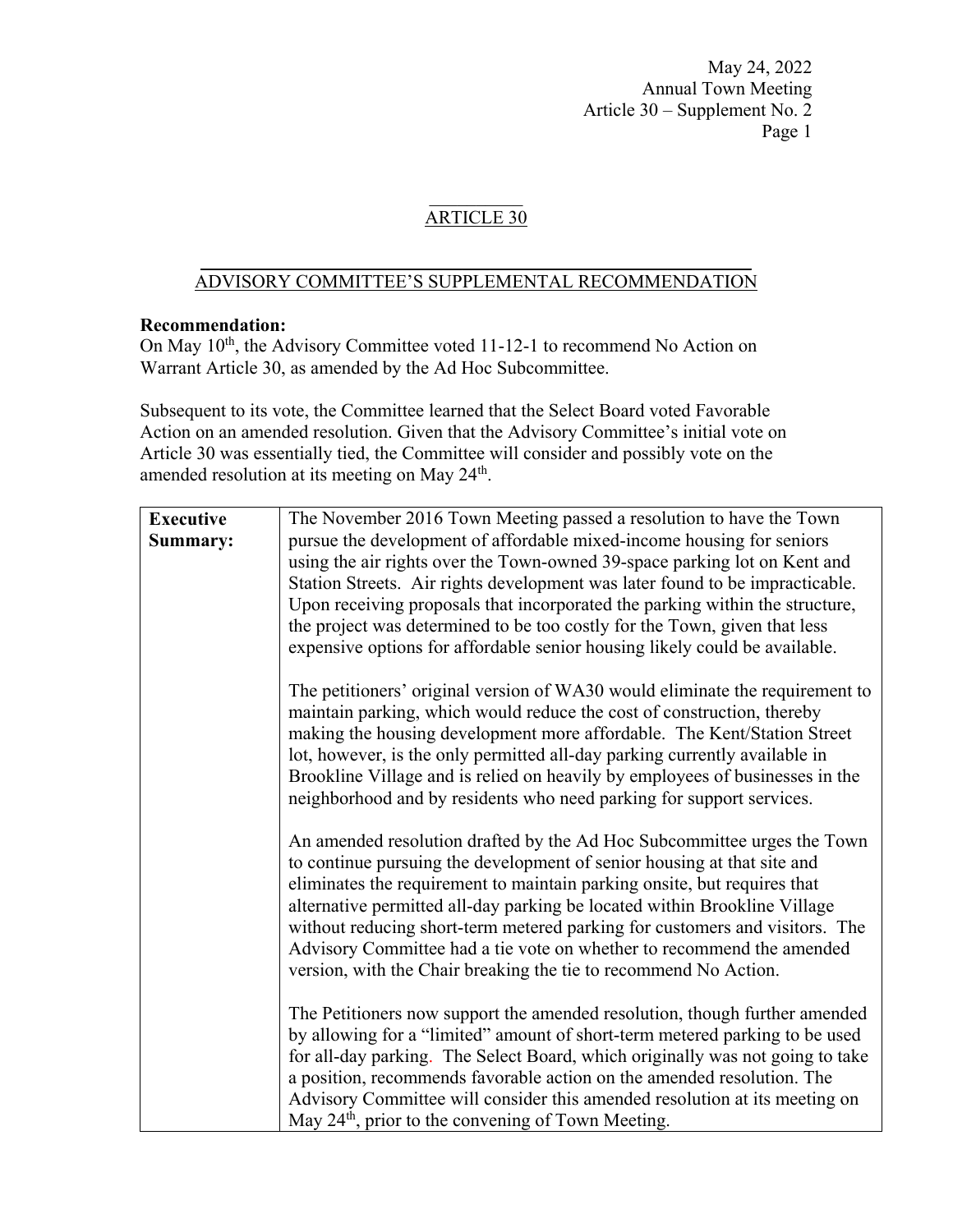| Voting Yes   | From a Town operations perspective, passage of the amended WA30 will       |
|--------------|----------------------------------------------------------------------------|
| will         | require the Transportation Department and the Department of Planning       |
|              | and Community Development to identify appropriate alternative parking      |
|              | options, and for the latter department to issue a revised RFP, review      |
|              | proposals for the possible selection of a developer for senior affordable  |
|              | housing, provide oversight of construction, and provide Town services to   |
|              | residents of the new development. Depending on the location of the         |
|              | alternative parking, staff time will also be needed to enforce compliance. |
| Voting No    | Voting No will have no impact on Town operations.                          |
| will         |                                                                            |
| Financial    | The cost of staff time required to work on developing both alternate       |
| impact       | parking options and a new RFP for the housing, selecting a developer       |
|              | and providing oversight over construction and providing services to the    |
|              | residents of the development. If alternative permitted parking is to be    |
|              | located on residential streets, the cost of staff time needed to enforce   |
|              | parking restrictions.                                                      |
| Legal        | Review of proposals from a legal perspective and drafting of contractual   |
| implications | obligations between the Town and the developer, as well as potential       |
|              | issues that may arise from the presence of a privately developed           |
|              | affordable senior housing development on Town property.                    |

### **Introduction**

The November 2016 Town Meeting passed WA34, a resolution to have the Town " pursue a suitable air rights development of age-restricted affordable mixed-income housing over the existing Town-owned parking lot…situated between Kent and Station Streets..." A committee was formed, which determined that air rights development was not practicable, and so issued an RFP for the structure to incorporate the public parking that would otherwise be lost upon the redevelopment of the site.

The selected developer presented a high-quality but costly proposal for 54 units, plus replacement of the 54 public parking spots and 9 additional parking spots for the sole use of the housing development. The developer would obtain a 99-year ground lease. The Town would be required to provide a \$6.3 million subsidy for the residential component (54 units and 9 parking spots) and \$5.8 million for the replacement of the 54 public parking spots that are currently provided by the parking lot, for a total subsidy of \$12.1 million.

The estimate of the Town subsidy increased from \$7.1 million in 2019 to the \$12.1 million currently projected as a result of both increased construction costs generally and following a determination that the project would be subject to public bidding and prevailing wage requirements because the Town would be facilitating a "public project."

The Kent Street Negotiation Committee decided that the cost to the Town was too high to justify going forward with this project, stating that "it may be more prudent to invest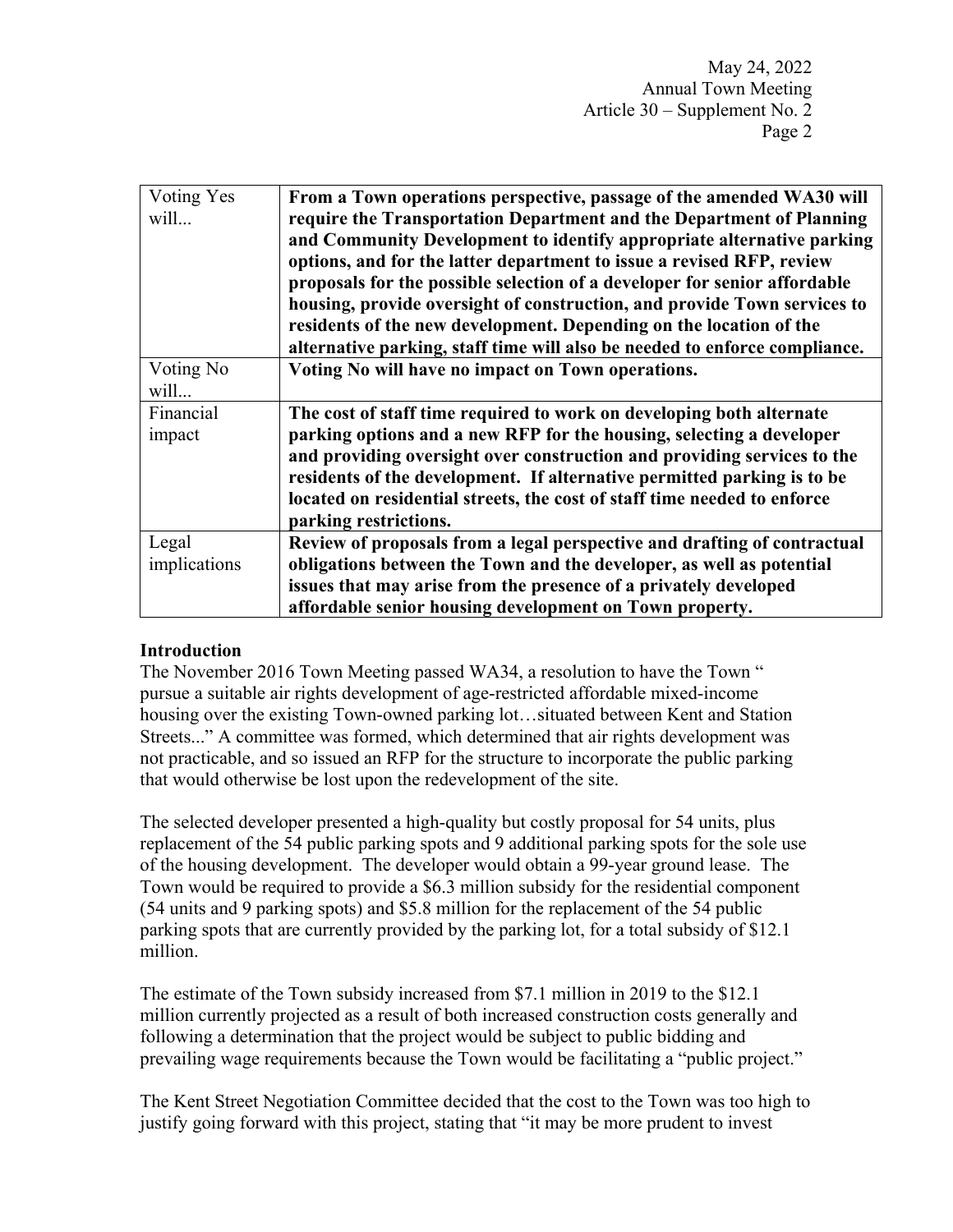resources in multiple projects that could potentially yield many more affordable units rather than investing in one very expensive project."

The petitioners filed WA30 to eliminate the requirement that public parking be maintained on site as part of the project. Without that requirement, the total subsidy that would be required would be reduced, thereby making the redevelopment of the site as senior housing more affordable. It would, however, eliminate the only available all-day permitted parking lot for all of Brookline Village.

## **Evaluation Methodology/Research**

November 2016 Town Meeting Warrant Article 34 and Explanation Amended Warrant Article 30 - Kent-Station Street Senior Affordable Housing Resolution AC Questionnaire for WA30, including supplemental answers Todd Kirrane Memo re WA30 Analysis of Parking - Available and Needed in Brookline Village Todd Kirrane May 4, 2022 Email in response to questions re WA30 Housing Advisory Board Statement Brookline Village Businesses Association Letter Kent Station Street Project Negotiating Team 4.12.22 Memo Economic Development Advisory Board Article 30 Memo Brookline Chamber of Commerce Letter on WAs 22, 25 and 30 Listing of businesses that oppose WA-30 Petition signed by 73 Brookline Village residents and businesses: PROTECT OUR COMMUNITY AND PREVENT SHORT SIGHTED DEVELOPMENT Public Comment Letters from individual business owners and residents

### **Discussion**

The location of the Kent/Station Street lot has many attributes that make it well-suited for senior housing. It is walkable, making it possible for residents to have access to stores, restaurants, and green space on the Emerald Necklace without needing a car. It also is adjacent to the MBTA station, which facilitates accessibility for support staff. And, as the Petitioners noted, adding 50-60 affordable senior rental units in Brookline Village would provide opportunities for more lower-income seniors to remain in Brookline, while also increasing the customer base for neighborhood businesses.

At the same time, the Kent/Station Street parking lot is the only permitted all-day parking lot currently available in Brookline Village and is relied on heavily by employees of businesses in the neighborhood and by residents who need parking for support services. With continued construction of new homes and offices, parking needs will increase over the years. Moreover, businesses and residents supported the 2016 resolution because it committed to retaining parking.

At the well-attended public hearing of the Ad Hoc Subcommittee, Brookline Village business owners explained that their ability to survive as businesses requires parking options for their employees. Hiring sufficient numbers of employees has been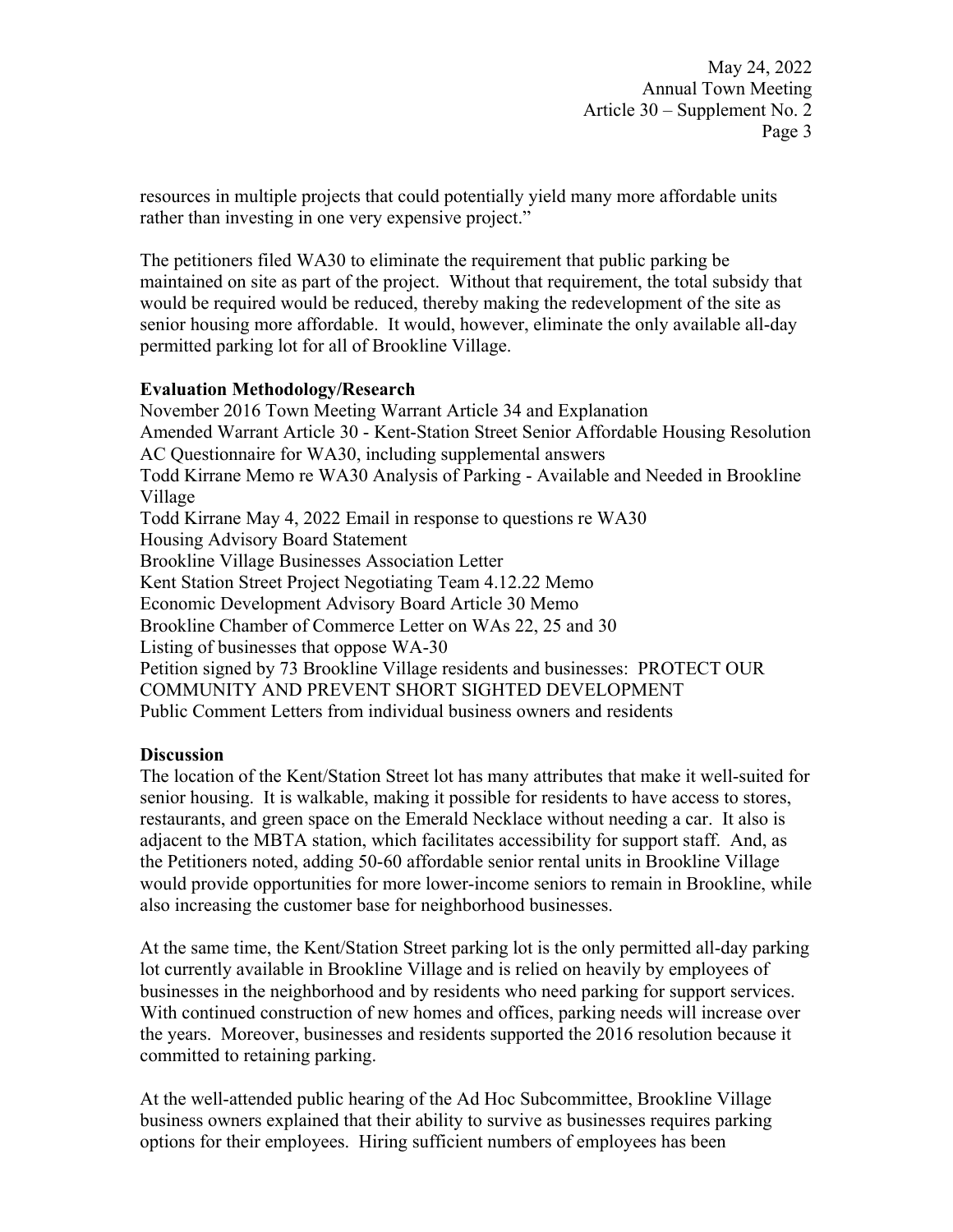challenging and without the availability of all-day parking, it will be that much more difficult to attract employees. Many employees live in communities that are far from Brookline, and that translates into long commutes. One business owner has employees traveling from Providence, Worcester, Harvard and Milton, among other communities, and public transportation options are simply not adequate to enable them to use it on a daily basis to get to work. The Kent/Station Street lot is the only all-day parking available for these employees. Contractors and other persons who support the functioning of businesses must also have places to park for more than 2-3 hours. And with the increasing density of Brookline Village, finding any kind of parking has become more and more difficult. One business owner noted that because the One Brookline Place Garage is expensive, many customers park elsewhere, further restricting any available public parking. They noted that Brookline Village is known for its vibrant commercial area, and the Town as a whole benefits from the higher tax rates charged to businesses. But without parking for customers, they will go elsewhere.

Residents also made comments about their difficulties finding parking, and that, as the number of residential units and offices continue to grow in Brookline Village, the challenges have become increasingly difficult. One commenter noted that as an elderly resident who wants to age in place, the increasingly challenging parking situation might force her to move from Brookline, since she often has no place to park to unload her groceries, that her own car must be parked further and further from her home, and that persons providing support services have no place to park. Another resident noted that ever since COVID, she has been working from home. She has accepted paying parking tickets on a regular basis as a means to deal with parking constraints.

Several residents said that they had supported the 2016 warrant article because it did not replace parking but rather envisioned using the parking lot's air rights for the development. They urged the Town to find a workable solution prior to the loss of the lot.

Some residents spoke in opposition to the development, whether or not alternative parking were to be provided. They noted that the parking lot provides some open space in an increasingly crowded area, that it is used to provide access to the MBTA from Kent Street, that it is used for play by neighboring children during snow periods, that residents living adjacent to the parking lot would lose sunlight if the new structure were to be built on that small lot, and that the structure itself would have limited sunlight due to its configuration.

The amended version of WA30 arose as a way to balance the needs of the Brookline Village businesses and residents for parking with the Town's commitment to adding units of affordable senior housing to the overall housing stock. It supports the continued pursuit of building an affordable senior housing development on the site, but not before first identifying an alternative solution to replace the all-day public parking currently available at the site. In light of the need for customer and visitor parking, the amended warrant article also stipulated that the alternative all-day parking not replace other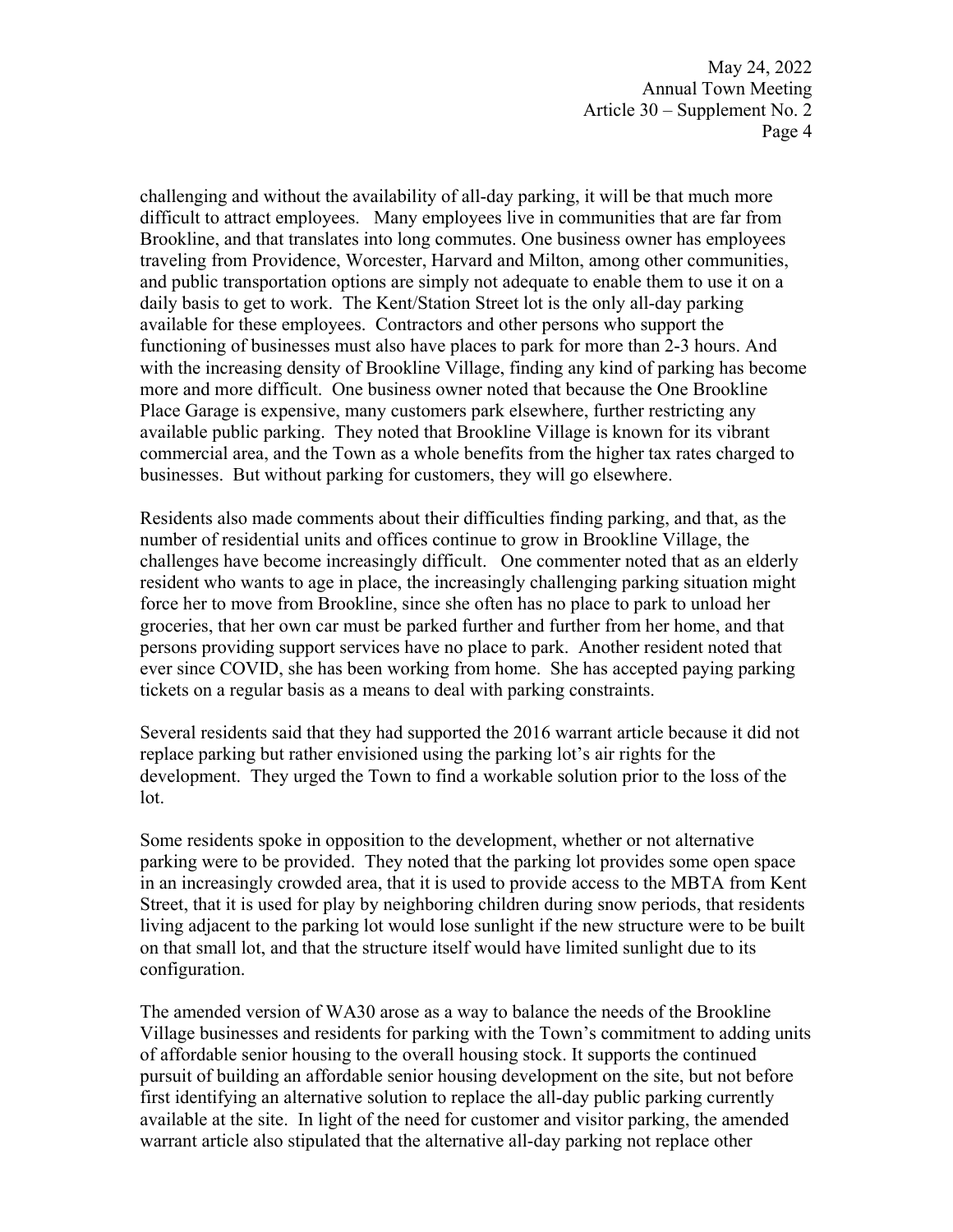metered parking used for short-term purposes. Half of the Advisory Committee members supported this amended warrant article as a good way to balance these varying needs.

An equal number of Advisory Committee members felt that even with the proposal to seek alternative parking, the decision to continuing the pursuit of the Kent/Station Street lot for an affordable housing development was not justified for the following reasons:

- The original proposal envisioned an air-rights development, and we have now learned that this is not feasible. As the businesses and residents have stated, the parking lot serves an important need and without the ability to make use of air rights, the reason to select this site in the first place is no longer applicable.
- Continuing to pursue this project without having any real plan for how to address the loss of parking could be a waste of staff time. The Town has already enquired about parking possibilities at the new garage at One Brookline Place and was told that it would not be available. On-street permitted parking, which is provided to teachers, is already at 40% usage, which, in general, is the maximum percent of on-street spaces taken for permitted all-day parking. Making use of an even higher percent of on-street parking for additional permitted parking will exacerbate further the already tight parking for customers and visitors to Brookline Village.
- Given the site's location by the MBTA, it could be more valuable to the Town if sold or leased for commercial use.
- An overarching concern is that the site was selected without an overall town planning process that includes analyses of parking needs and the most appropriate locations for additional housing developments. Even if lacking that, the Town is planning a Parking Management and Utilization study for Coolidge Corner, and the approach used there could be applied to Brookline Village before making any decisions about which site to identify for such a development.

With both Favorable Action and No Action receiving an equal number of votes by Advisory Committee members, the Chair voted in order to break the tie, resulting in a recommendation for No Action on WA30 as amended by the Ad Hoc subcommittee by a vote of 12-11-0. The amended article, with a modification to allow for the use of a limited number of metered parking to replace some of the parking lost on the Kent/Station Street lot, has since been supported by the Petitioners, and the Select Board has voted to recommend Favorable Action. In light of the close vote by the Advisory Committee for No Action, the Committee will take up and possibly vote on the petitioners' amended article on May 24<sup>th</sup>.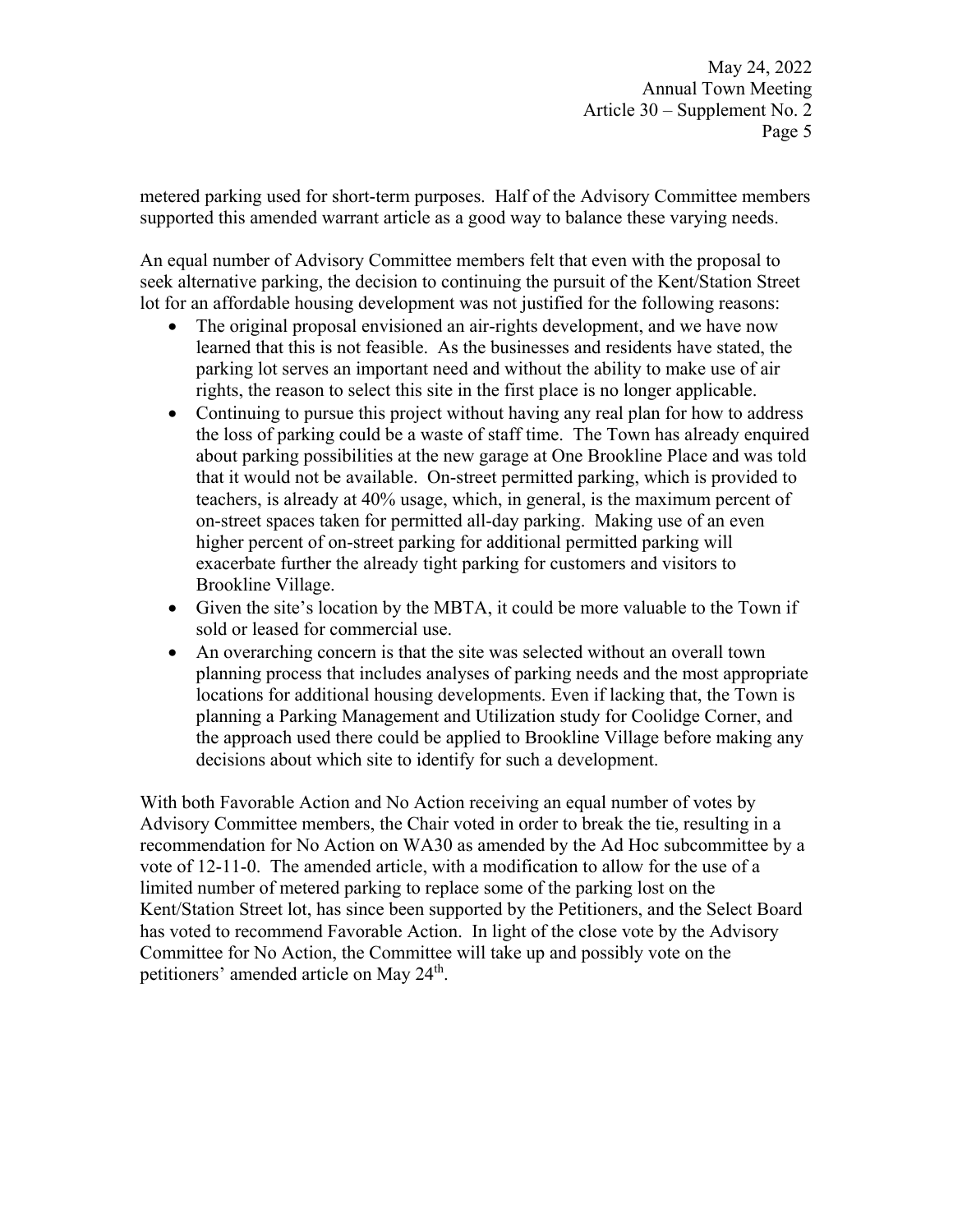| <b>Article Description</b>                        | <b>Kent/Station Street Lot</b> |
|---------------------------------------------------|--------------------------------|
| <b>AC recommendation (Favorable Action unless</b> | <b>NO ACTION, 12-11-2</b>      |
| indicated)<br><b>Scott Ananian</b>                | N                              |
|                                                   | Y                              |
| Carla Benka                                       |                                |
| Ben Birnbaum                                      | A                              |
| Harry Bohrs                                       |                                |
| Cliff Brown                                       | N                              |
| John Doggett                                      | Y                              |
| Katherine Florio                                  | $\mathbf N$                    |
| Harry Friedman                                    |                                |
| David-Marc Goldstein                              | Y                              |
| Neil Gordon                                       | A                              |
| <b>Susan Granoff</b>                              | N                              |
| Kelly Hardebeck                                   | $\mathbf N$                    |
| Anita Johnson                                     | N                              |
| Georgia Johnson                                   | Y                              |
| Alisa Jonas                                       | N                              |
| Janice Kahn                                       | N                              |
| Carol Levin                                       | Y                              |
| Pam Lodish                                        | $\mathbf N$                    |
| Linda Olson Pehlke                                | Y                              |
| Donelle O'Neal, Sr.                               | Y                              |
| David Pollak                                      | N                              |
| <b>Stephen Reeders</b>                            | Y                              |
| Carlos Ridruejo                                   | Y                              |
| Lee Selwyn                                        | Y                              |
| Alok Somani                                       | Y                              |
| Christine Westphal                                | ${\bf N}$                      |
| Dennis Doughty                                    | Y                              |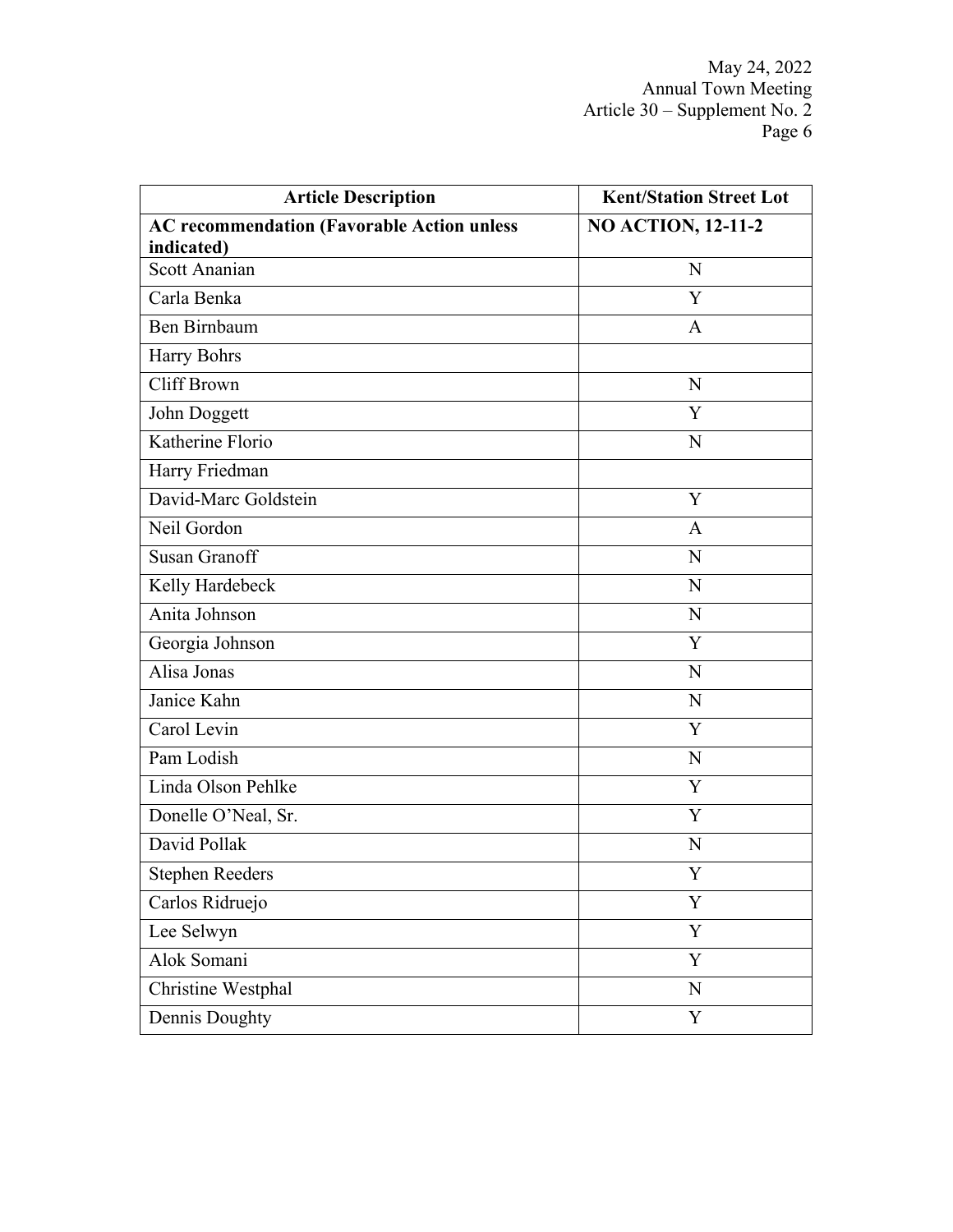#### UPDATE:

On May 10<sup>th</sup>, the Advisory Committee voted NO ACTION on an amended version of Warrant Article 30, but the vote was very close, with a tie broken only upon a vote by the Advisory Committee Chair. On May 24, the Advisory Committee reconsidered its May  $10<sup>th</sup>$  vote, continuing its discussion on May 31, at which time it voted to recommend FAVORABLE ACTION on the May 17 Select Board motion, with 11 votes in favor, 3 opposed, and 8 abstentions. The Select Board motion was for largely the same amended Resolution that the Advisory Committee had voted not to recommend during its May  $10<sup>th</sup>$ meeting. The only change allows some short-term metered parking to be used to replace the lost full-day spaces.

The Advisory Committee changed its position because Brookline Village business community representatives, when questioned by the Advisory Committee, stated that they were willing to support the amended compromise version since it guarantees replacement of the all-day parking spots if and when the senior housing development is built. Nonetheless, they continue to be concerned that there likely will be a net loss of public parking in the Village as all-day parking spots will likely replace those used for more short-term parking at the same time that both commercial and residential growth will put increasing pressure on parking needs. Partly for this same reason, as well as for the other reasons discussed in the original report of the Advisory Committee, many members of the Advisory Committee did not vote in support of FAVORABLE ACTION, with a few members voting in opposition and a substantial number of members voting to abstain.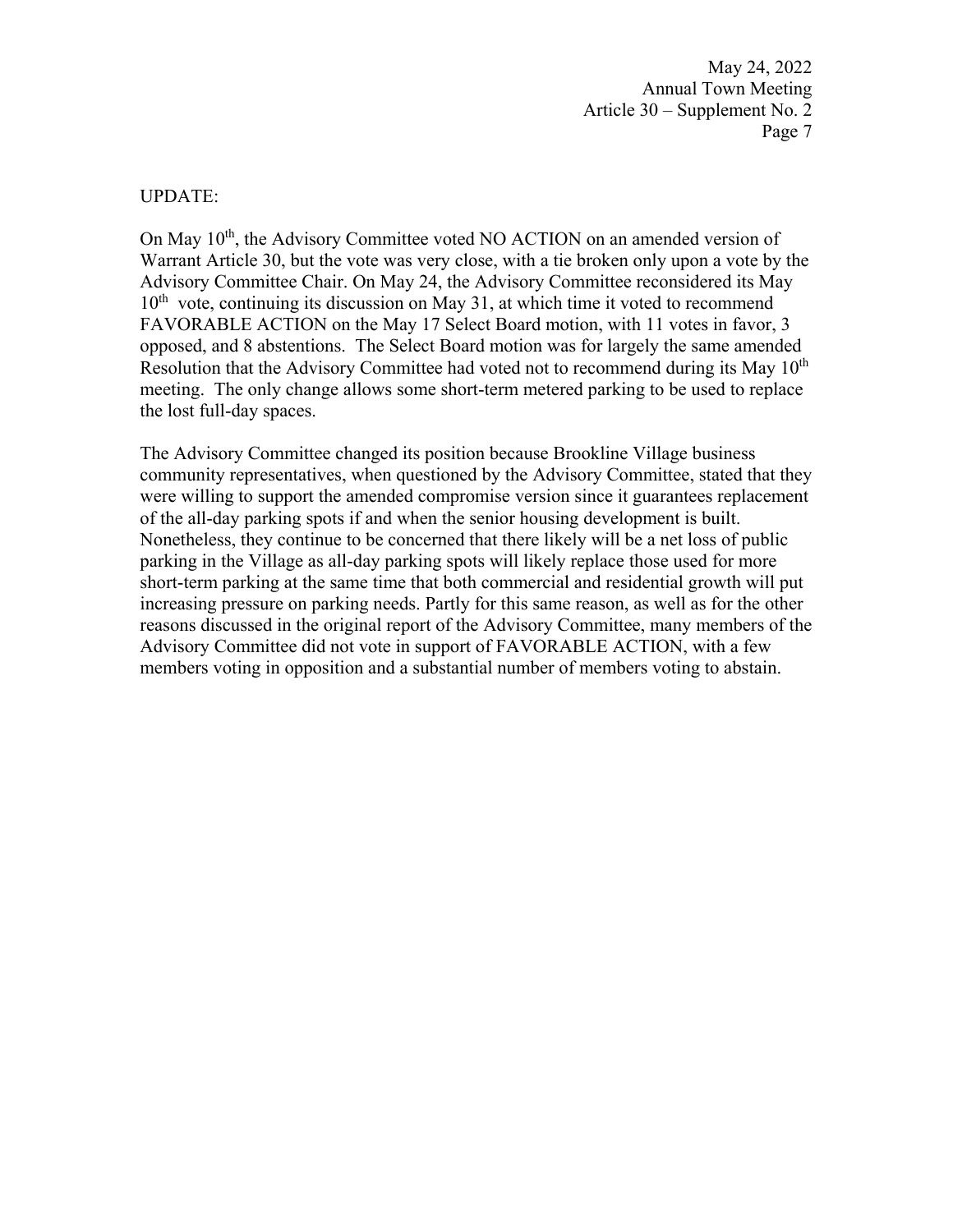| <b>Article Description</b>                                      | <b>Amend recommendation to FAVORABLE</b><br><b>ACTION on SB Motion on WA30</b> |  |
|-----------------------------------------------------------------|--------------------------------------------------------------------------------|--|
| <b>AC recommendation (Favorable Action</b><br>unless indicated) | $11-3-8$                                                                       |  |
| Scott Ananian                                                   | Y                                                                              |  |
| Carla Benka                                                     | A                                                                              |  |
| Ben Birnbaum                                                    | $\mathbf{A}$                                                                   |  |
| <b>Harry Bohrs</b>                                              |                                                                                |  |
| <b>Cliff Brown</b>                                              | Y                                                                              |  |
| John Doggett                                                    | A                                                                              |  |
| Katherine Florio                                                | Y                                                                              |  |
| Harry Friedman *                                                | Y                                                                              |  |
| David-Marc Goldstein                                            | N                                                                              |  |
| Neil Gordon                                                     | Y                                                                              |  |
| <b>Susan Granoff</b>                                            | Y                                                                              |  |
| Kelly Hardebeck                                                 |                                                                                |  |
| Anita Johnson                                                   | Y                                                                              |  |
| Georgia Johnson                                                 |                                                                                |  |
| Alisa Jonas                                                     | Y                                                                              |  |
| Janice Kahn                                                     | A                                                                              |  |
| Carol Levin                                                     |                                                                                |  |
| Pam Lodish                                                      | $\mathbf{A}$                                                                   |  |
| Linda Olson Pehlke                                              | Y                                                                              |  |
| Donelle O'Neal, Sr.                                             | N                                                                              |  |
| David Pollak                                                    | Y                                                                              |  |
| <b>Stephen Reeders</b>                                          | A                                                                              |  |
| Carlos Ridruejo                                                 | A                                                                              |  |
| Lee Selwyn                                                      | $\mathbf N$                                                                    |  |
| Alok Somani                                                     | $\mathbf{A}$                                                                   |  |
| Christine Westphal                                              | Y                                                                              |  |
| Dennis Doughty                                                  |                                                                                |  |
|                                                                 |                                                                                |  |
| * Chairperson does not vote except to break a<br>tie            |                                                                                |  |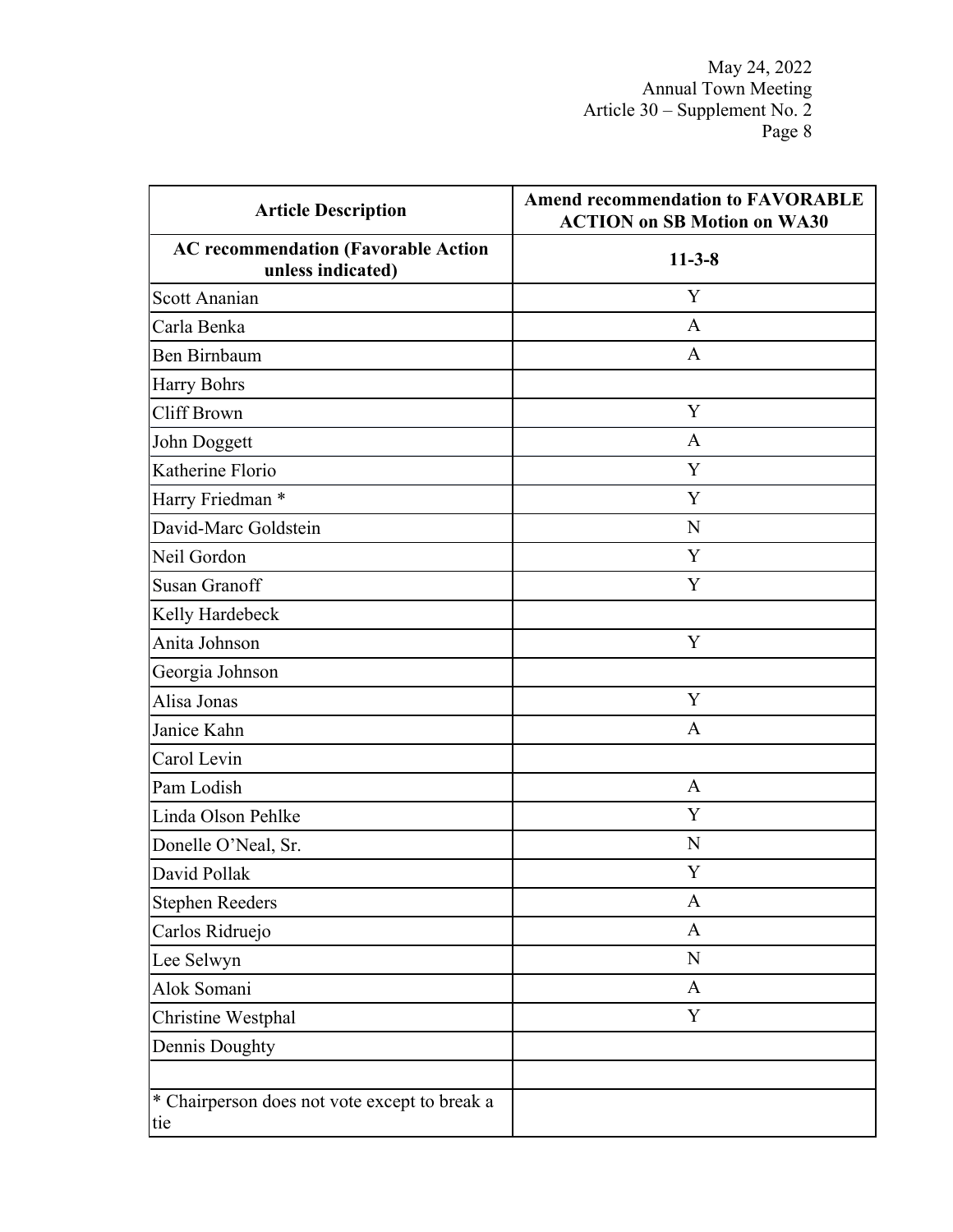# ARTICLE 34

### $\frac{1}{2}$  ,  $\frac{1}{2}$  ,  $\frac{1}{2}$  ,  $\frac{1}{2}$  ,  $\frac{1}{2}$  ,  $\frac{1}{2}$  ,  $\frac{1}{2}$  ,  $\frac{1}{2}$  ,  $\frac{1}{2}$  ,  $\frac{1}{2}$  ,  $\frac{1}{2}$  ,  $\frac{1}{2}$  ,  $\frac{1}{2}$  ,  $\frac{1}{2}$  ,  $\frac{1}{2}$  ,  $\frac{1}{2}$  ,  $\frac{1}{2}$  ,  $\frac{1}{2}$  ,  $\frac{1$ ADVISORY COMMITTEE'S SUPPLEMENTAL RECOMMENDATION

**Recommendation:** The Advisory Committee recommends Favorable Action, by a vote of 17-3-0.

| <b>Executive</b><br><b>Summary</b> | Warrant article 34 is a non binding resolution to limit large group<br>communications that are not publicly readable in real time during Town<br>Meeting sessions. De minimis communications are not within the scope of<br>the resolution, and enforcement relies on the judgment of Town Meeting<br>members. The resolution calls for this change to be made immediately upon<br>passage.                                       |
|------------------------------------|-----------------------------------------------------------------------------------------------------------------------------------------------------------------------------------------------------------------------------------------------------------------------------------------------------------------------------------------------------------------------------------------------------------------------------------|
|                                    | Under Massachusetts law, the rational basis of a warrant article includes the<br>written explanation of the article and the public deliberations that occur<br>during the Town Meeting session. The public record of Town Meeting<br>proceedings are likely to be used should a bylaw be legally challenged. The<br>existence of large-scale private deliberations undermines the reliability of<br>that otherwise public record. |
| <b>Voting Yes will</b>             | Adopt this resolution as the will of Town Meeting                                                                                                                                                                                                                                                                                                                                                                                 |
| <b>Voting No will</b>              | Suggest that the will of Town Meeting is to allow private, group messaging<br>during Town Meeting                                                                                                                                                                                                                                                                                                                                 |
| <b>Financial</b>                   | There is no direct financial impact to the Town. The potential impact of a<br>less than complete record of Town Meeting deliberations cannot be<br>measured.                                                                                                                                                                                                                                                                      |
| Legal                              | The potential impact of a less than complete record of Town Meeting<br>deliberations cannot be measured.                                                                                                                                                                                                                                                                                                                          |

## **Discussion**

Warrant Article 34 is a Resolution of Town Meeting that seeks to limit electronic communications among large groups of Town Meeting Members during the proceedings of Town Meeting. It seeks to discourage such groups from communicating via private electronic channels, and thus create greater transparency during deliberations.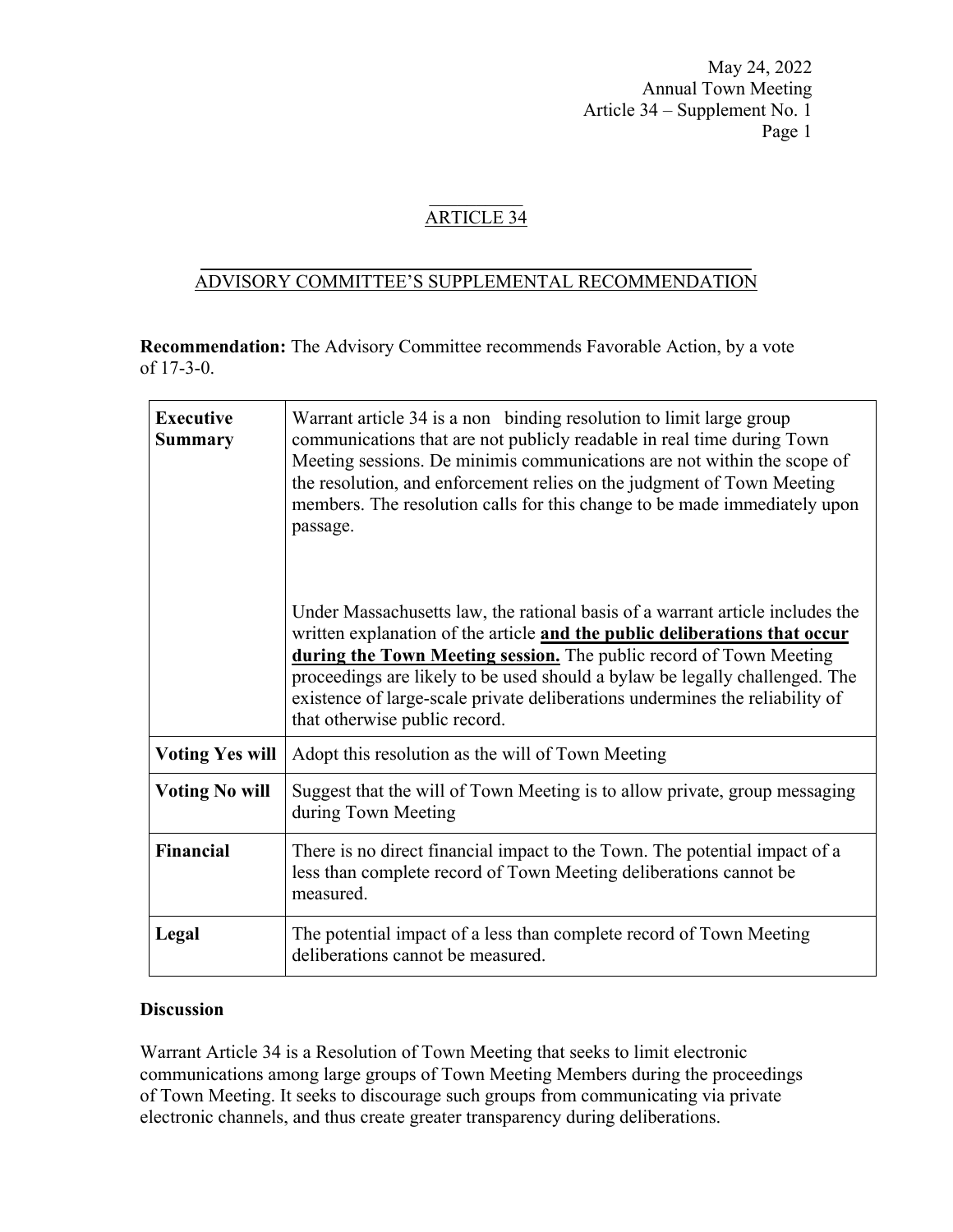This article would only apply to exchanges that take place during Town Meeting and that are not visible to the public. They would not apply to de minimis communications. The resolution would be enforced only by the judgment of each individual Town Meeting Member.

During an in-person Town Meeting, each Member's behavior and their level of engagement is clearly visible to the group and, because of social norms, Members generally refrain from, *inter alia,* engaging in back-channel conversations. During remote meetings, such norms are less often adhered to, as it is easier for attendees to engage in side conversations without others noticing. The Town Meeting Handbook, which provides guidance on general Town Meeting conduct and conventions, presumed that the proceedings of Town Meeting would be conducted in-person, and, accordingly, guidance on the use of electronic devices is limited to a reminder to silence cell phones, and limits the use of cell phones only to access documents relevant to the proceedings.

Under Massachusetts law, the rational basis of a warrant article includes the written explanation of the article **and the public deliberations that occur during the Town Meeting session.** The public record of Town Meeting proceedings are likely to be used should a bylaw be legally challenged. The existence of large-scale private deliberations undermines the reliability of that otherwise public record. Additionally some tools that support group conversations offer encryption and/or automatic message deletion, which frustrates document production, whether it be a public records request or by subpoena.

Further, the business of Town Meeting affects the Town's residents, businesses and the Town's future overall. These matters deserve the full attention of Town Meeting Members during the proceedings, as key information and pro and con arguments are shared, by speakers, with Members.

The Advisory Committee recognizes the First Amendment implications of limiting private conversations, but as noted by this Article's petitioners, free speech is not an unlimited right. **The Advisory Committee found the petitioners 'arguments regarding both public deliberations and a complete public record thereof to be compelling.** 

#### **Recommendation**

The Advisory Committee, by a vote of 17-3-0, recommends Favorable Action on Article 34.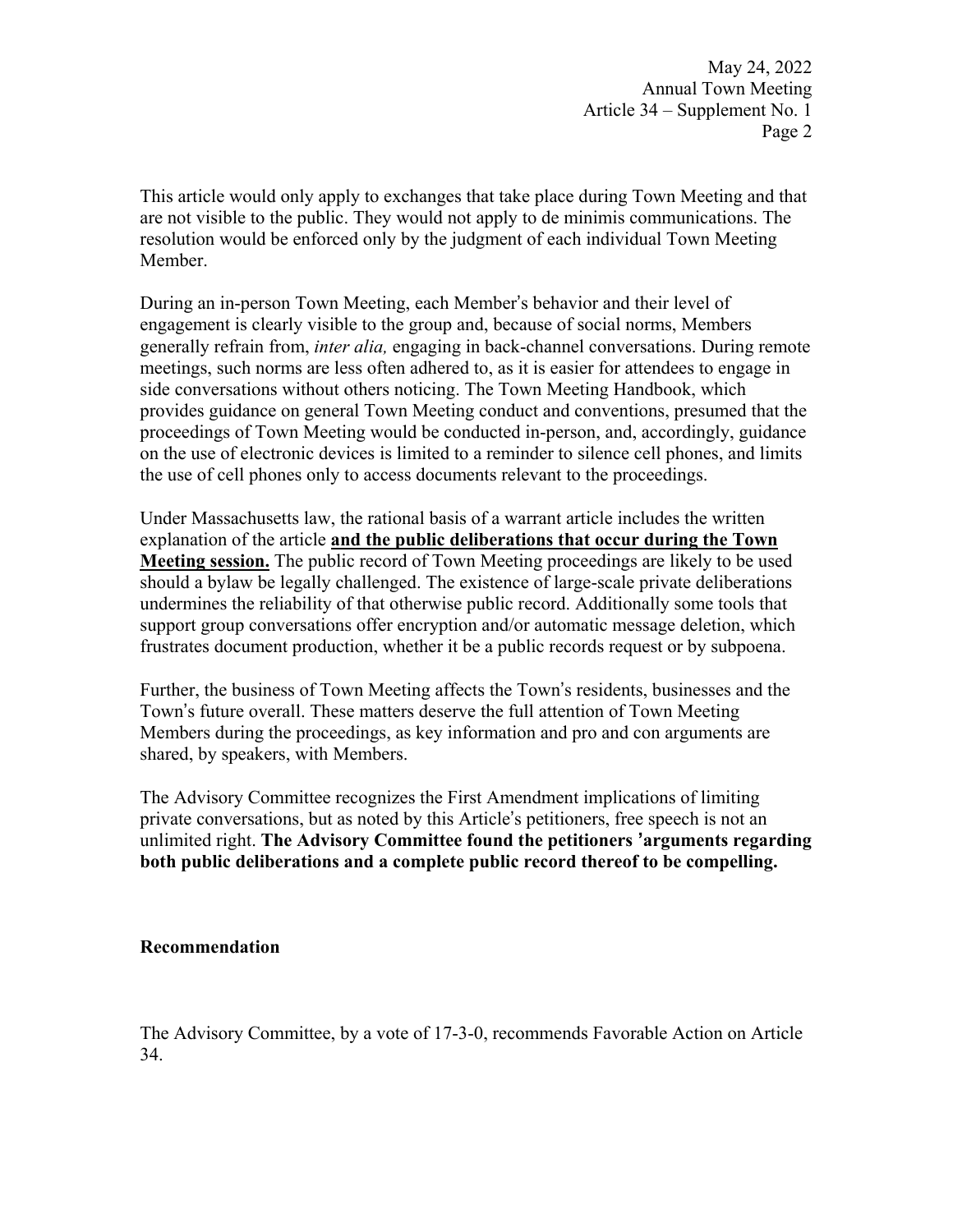| <b>Article Description</b>                                      | <b>Transparency during TM deliberations</b> |
|-----------------------------------------------------------------|---------------------------------------------|
| <b>AC recommendation (Favorable Action</b><br>unless indicated) | $17 - 3 - 0$                                |
| Scott Ananian                                                   | N                                           |
| Carla Benka                                                     | Y                                           |
| <b>Ben Birnbaum</b>                                             | Y                                           |
| Harry Bohrs                                                     |                                             |
| Cliff Brown                                                     | Y                                           |
| John Doggett                                                    | Y                                           |
| Katherine Florio                                                | Y                                           |
| Harry Friedman *                                                |                                             |
| David-Marc Goldstein                                            | N                                           |
| Neil Gordon                                                     | Y                                           |
| <b>Susan Granoff</b>                                            | Y                                           |
| Kelly Hardebeck                                                 |                                             |
| Anita Johnson                                                   | Y                                           |
| Georgia Johnson                                                 | Y                                           |
| Alisa Jonas                                                     | Y                                           |
| Janice Kahn                                                     | Y                                           |
| Carol Levin                                                     |                                             |
| Pam Lodish                                                      | Y                                           |
| Linda Olson Pehlke                                              | $\mathbf Y$                                 |
| Donelle O'Neal, Sr.                                             |                                             |
| David Pollak                                                    | Y                                           |
| <b>Stephen Reeders</b>                                          | N                                           |
| Carlos Ridruejo                                                 | Y                                           |
| Lee Selwyn                                                      | Y                                           |
| Alok Somani                                                     |                                             |
| Christine Westphal                                              | $\mathbf Y$                                 |
| Dennis Doughty                                                  |                                             |
|                                                                 |                                             |
| * Chairperson does not vote except to break a<br>tie            |                                             |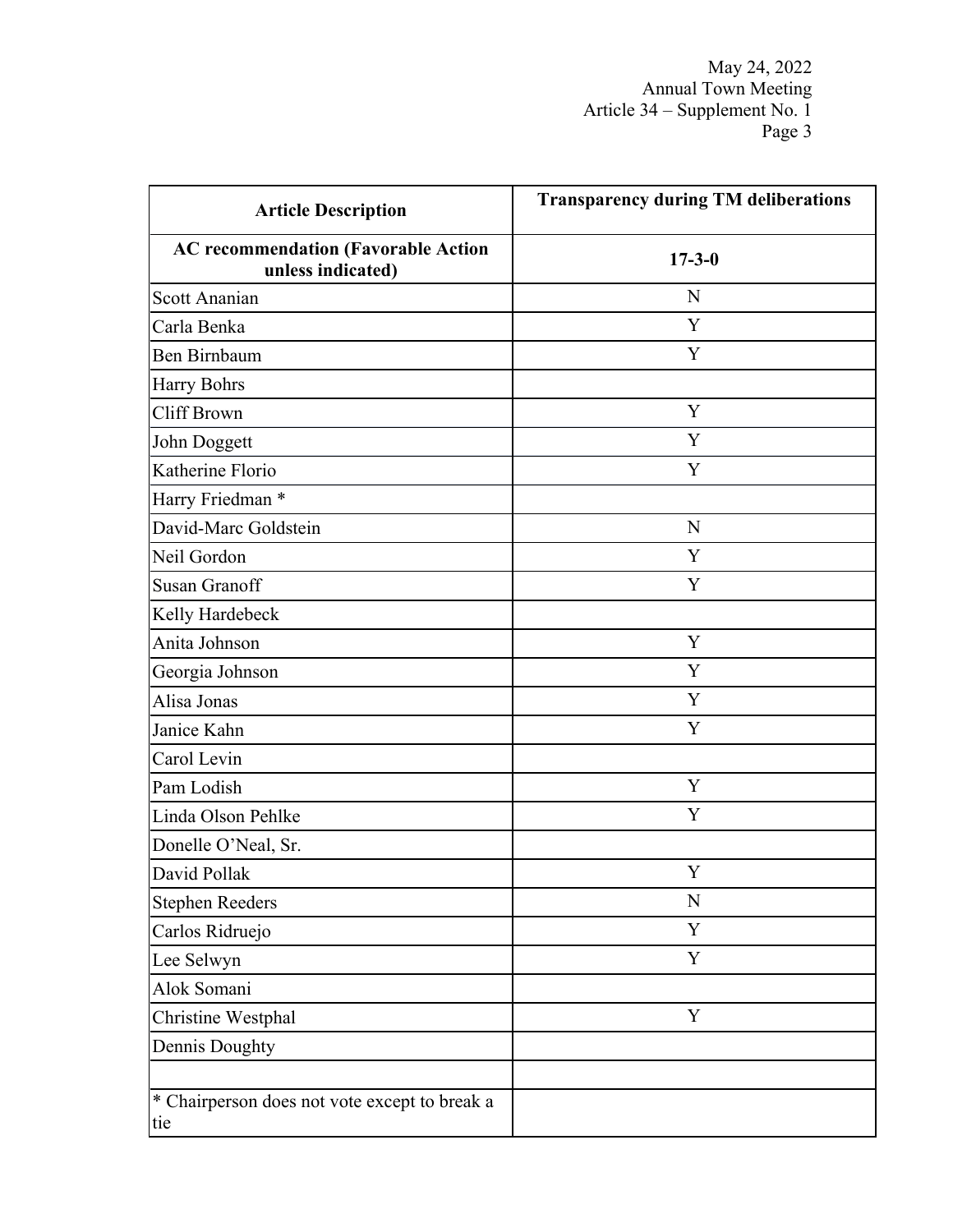# ARTICLE 35

#### $\frac{1}{2}$  ,  $\frac{1}{2}$  ,  $\frac{1}{2}$  ,  $\frac{1}{2}$  ,  $\frac{1}{2}$  ,  $\frac{1}{2}$  ,  $\frac{1}{2}$  ,  $\frac{1}{2}$  ,  $\frac{1}{2}$  ,  $\frac{1}{2}$  ,  $\frac{1}{2}$  ,  $\frac{1}{2}$  ,  $\frac{1}{2}$  ,  $\frac{1}{2}$  ,  $\frac{1}{2}$  ,  $\frac{1}{2}$  ,  $\frac{1}{2}$  ,  $\frac{1}{2}$  ,  $\frac{1$ ADVISORY COMMITTEE'S SUPPLEMENTAL RECOMMENDATION

**Recommendation:** The Advisory Committee did not make a recommendation on Warrant Article 35.

| <b>Executive</b><br><b>Summary</b> | Warrant article 35 is a non-binding resolution that seeks to make future email<br>communications sent to the Town Meeting Members Association (TMMA) email list<br>publicly readable. The resolution calls for this change to be made no later than<br>September 1, 2022. |
|------------------------------------|---------------------------------------------------------------------------------------------------------------------------------------------------------------------------------------------------------------------------------------------------------------------------|
| <b>Voting Yes</b>                  | Encourage the TMMA Board to make future email communications sent to the                                                                                                                                                                                                  |
| will                               | TMMA email list publicly readable. by September 1, 2022                                                                                                                                                                                                                   |
| <b>Voting No</b>                   | May send a message to the TMMA Board to not make the TMMA list publicly                                                                                                                                                                                                   |
| will                               | readable                                                                                                                                                                                                                                                                  |

### **Introduction**

The goal of warrant article 35 is to improve the transparency of the discussions Town Meeting members have via email on the TMMA list by encouraging the TMMA board to make the list publicly readable by September 1, 2022. The resolution would apply only to communication made after the change to the list was implemented.

### **Discussion**

The Advisory Committee discussion centered around three topics:

- whether a resolution of Town Meeting was an effective way to request this change
- the technological changes necessary to change access to the list
- the impact that making the TMMA list publicly readable might have on the openness of discussions

The Town Meeting Members Association (TMMA) is an independent organization that operates the TMMA email list, which all members of Town Meeting are invited to join. TMMA volunteers maintain and moderate the list. People who are not members of Town Meeting, i.e., at-large members of the Advisory Committee, are part of the list to better facilitate communication about upcoming meetings and hearings; and to provide additional detail on issues coming before Town Meeting. The petitioners feel this information should be more widely available as it will help members of the public better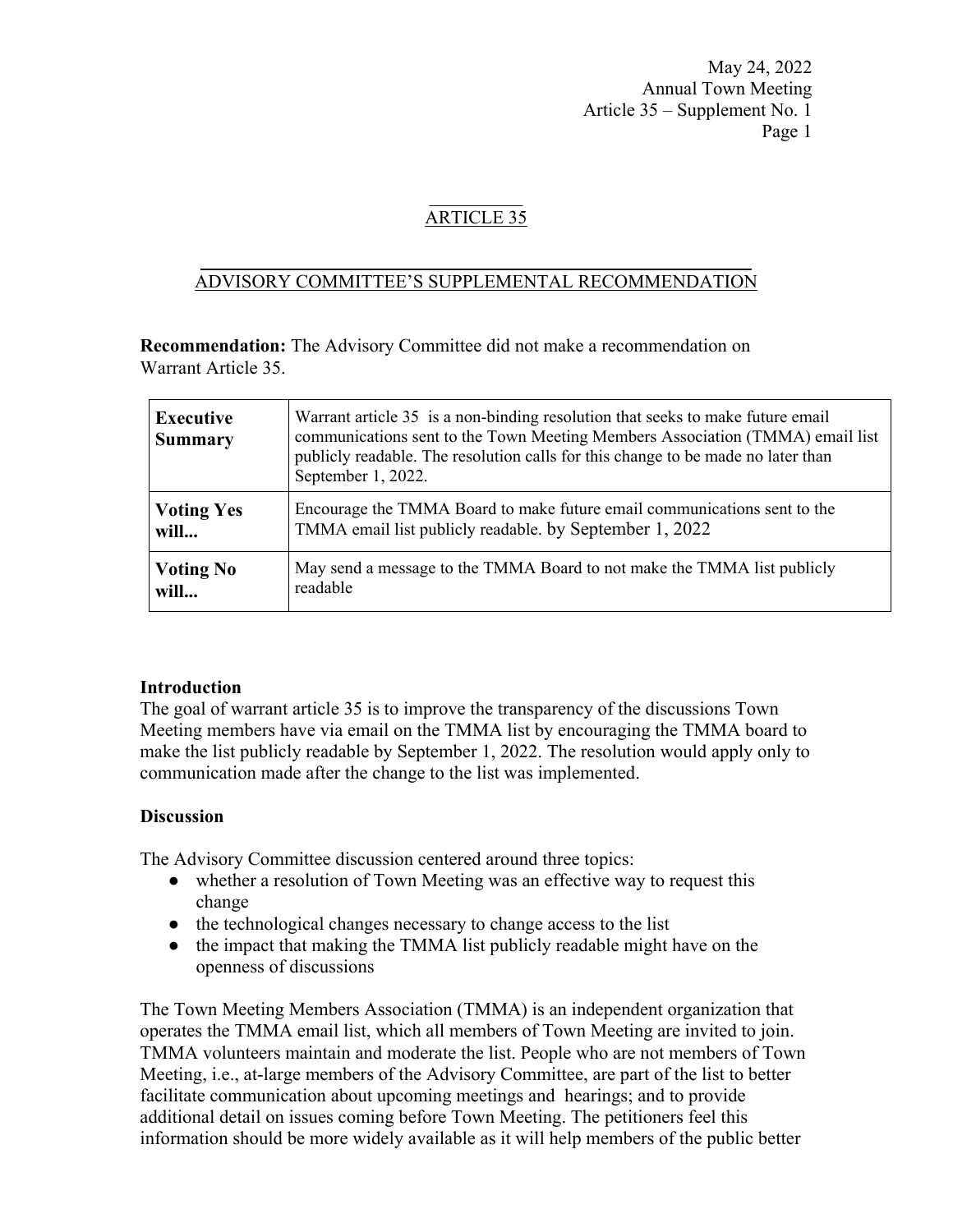understand the matters coming before Town Meeting and the positions taken by their TMMs. They also feel that bringing this warrant article will allow Town Meeting to discuss the change and provide input to the TMMA.

Members of the TMMA Board expressed concern about the warrant article itself and about the level of effort needed to implement this change. They noted this warrant article targets an independent organization and asks them to make a specific change. While the petitioners cited other warrant articles, such as the ban on crated veal and fur products, they felt were similar, none asked a single organization to make a change to the services they provide or operational processes. Requests have been made to the TMMA leadership in the past to make the list more widely readable and, historically, the Board has not taken action on those requests. Warrant article 35 is a nonbinding resolution and its passage at Town Meeting does not guarantee the requested change will be implemented.

There was recognition and appreciation that the TMMA list is maintained by volunteers and this change would require additional work to configure a separate read-only audience. Maintaining two lists would likely require additional ongoing work as well as it was unclear if each new member of the public wishing to read the list would need to be added manually via a request process.

Finally, there was some discussion about the potential effect that opening the list might have. The TMMA list is viewed as a safe space to ask questions and members might not feel as comfortable asking questions if the list was more widely readable. It was also pointed out that relatively few TMMs post in the list which could be viewed by voters as a lack of engagement and Select Board and Advisory Committee members are governed by the OML and cannot participate in discussions on the TMMA list.

The Advisory Committee (by a vote of 16-2-2) chose to not make a recommendation on this warrant article because it felt it had no better understanding of the subject matter of this Warrant Article and the decision should be left to individual Town Meeting Members.